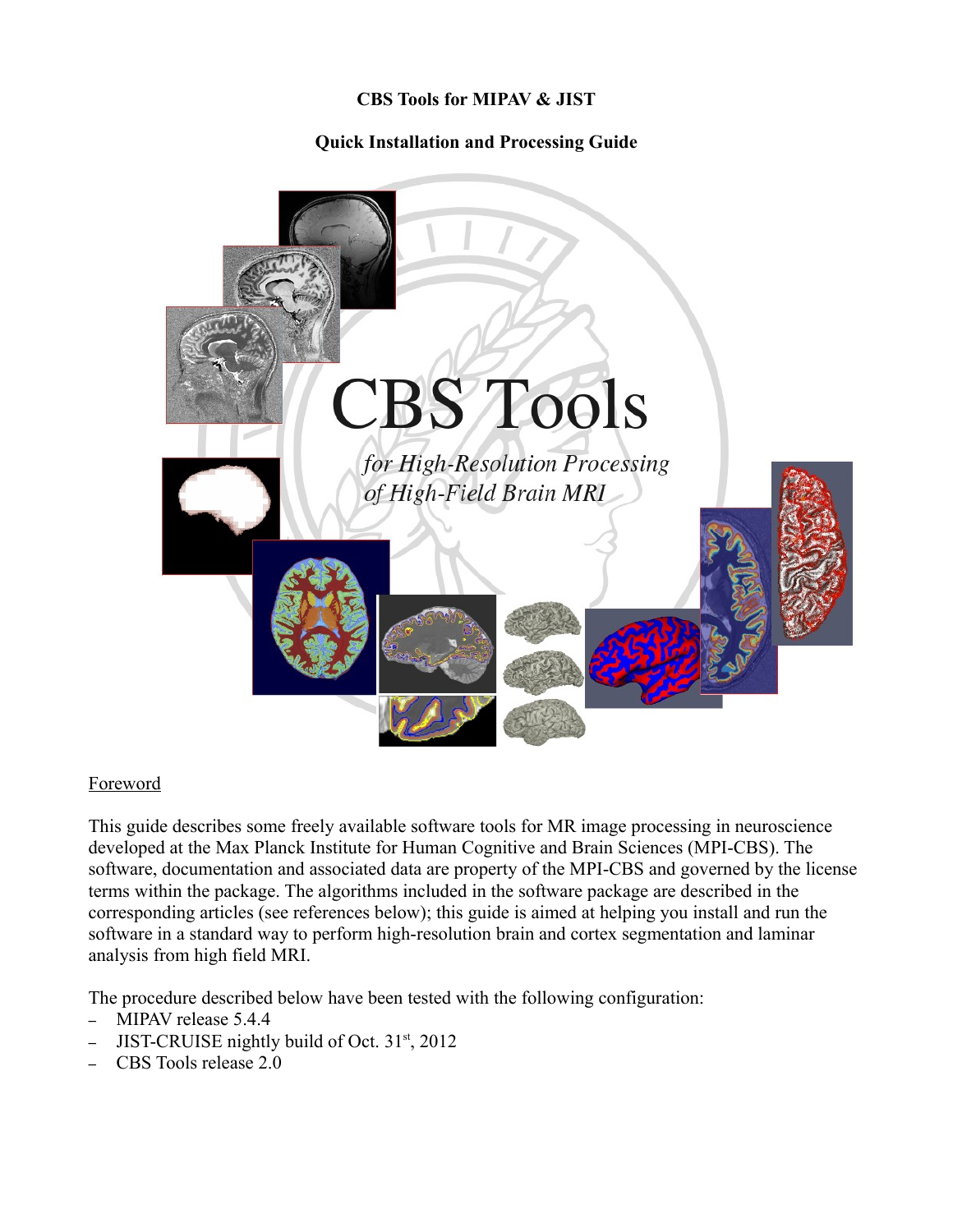The MIPAV, JIST, TOADS-CRUISE and CBS Tools packages are maintained by separated groups, so some temporary instabilities can occur when updating to new versions of MIPAV not supported by JIST, or versions of JIST not supported by the other tools. A continuous build system is offered by the MASI laboratory at Vanderbilt University for MIPAV, JIST and all the open-source plug-ins and tools associated with the software: [http://masi.vuse.vanderbilt.edu/hudson/.](http://masi.vuse.vanderbilt.edu/hudson/)

## Installation

## 1. **Download the required software packages**:

to use the CBS Tools, you will need a copy of MIPAV, JIST and some tools from the TOADS-CRUISE package. The JIST resources tools also include many useful tools to help with general data processing. The latest version of these packages can be accessed from the following web sites (and/or the continuous build server above):

| <b>CBS</b> Tools      | http://www.cbs.mpg.de/institute/software/      |
|-----------------------|------------------------------------------------|
| <b>MIPAV</b>          | http://mipav.cit.nih.gov/                      |
| <b>JIST</b>           | http://www.nitrc.org/projects/jist/            |
| <b>TOADS-CRUISE</b>   | http://www.nitrc.org/projects/toads-cruise/    |
| <b>JIST</b> resources | http://www.nitrc.org/projects/jhumipavplugins/ |

For your convenience, we also include with the **CBS Tools Bundle** a copy of the JIST, TOADS-CRUISE and JIST resources packages which has been tested for compatibility. Bundles of packages need to be uncompressed first to get **individual JAR files**. To avoid conflicts between versions, we recommend that you use the bundled jar files (if you already have a working version of JIST and TOADS-CRUISE, you only need to install the CBS Tools). We recommend you to use the latest MIPAV version as new features and improvements are being continuously added to the software.

2. **Install MIPAV**: simply run the MIPAV installer downloaded from the website (see there for details if needed).

Run MIPAV. From the main MIPAV menu bar, select *'Plugins-> Install plugin'*.

| O<br>Medical Image Processing, Analysis & Visualization (MIPAV) - v5.4.2 |      |                  |                                    |                                           |                                                 |                                                                                                                                                                                                                                     |                       |                          | Θ |  |  |
|--------------------------------------------------------------------------|------|------------------|------------------------------------|-------------------------------------------|-------------------------------------------------|-------------------------------------------------------------------------------------------------------------------------------------------------------------------------------------------------------------------------------------|-----------------------|--------------------------|---|--|--|
|                                                                          | File | Systems analysis | <b>Plugins</b>                     | Scripts                                   | Help                                            |                                                                                                                                                                                                                                     |                       |                          |   |  |  |
| MIPAV                                                                    |      | Install plugin   |                                    |                                           |                                                 | Multi-core(4 cores):                                                                                                                                                                                                                | GPU:                  | û<br>Memory: 22M / 5333M |   |  |  |
|                                                                          |      | Uninstall plugin |                                    |                                           | l OO                                            |                                                                                                                                                                                                                                     | <b>Install Plugin</b> |                          |   |  |  |
|                                                                          |      |                  | Compile and run                    |                                           |                                                 | This interface allows for batch installation of plugins into MIPAV.<br>Either MIPAV or Image] plugins may be installed.<br>You may select lava class files or container files. These include ".class. ".tar.gz. ".zip. ".jar files. |                       |                          |   |  |  |
|                                                                          |      |                  |                                    |                                           |                                                 | -Select a plugin directory<br>Current directory: /SCR/mipav_test/mipav<br><b>Browse</b>                                                                                                                                             |                       |                          |   |  |  |
| The program may ask you to restart MIPAV, in                             |      |                  | Select class files<br>$\Box$ mipay | PluginAlgorithmDTICreateListFile\$1.class |                                                 | Selected class files                                                                                                                                                                                                                |                       |                          |   |  |  |
| which case you close MIPAV, restart, and repeat.                         |      |                  |                                    | PluglnISN.class                           | PlugInDialogFITBIR\$ChooseDataStructDialog\$1.c |                                                                                                                                                                                                                                     |                       |                          |   |  |  |

Close

Install Plugin(s)

You will get the *'Install Plugin'* window: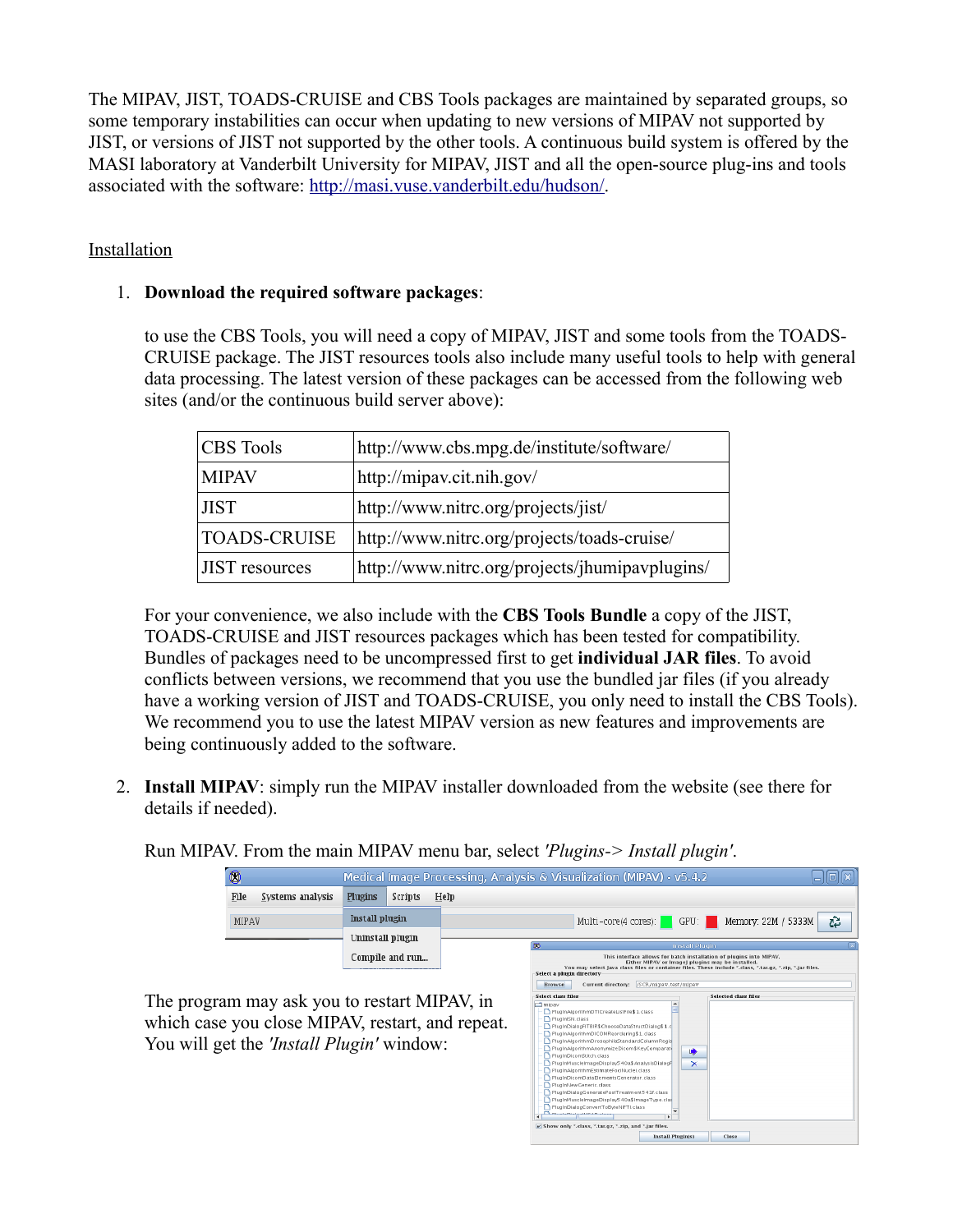Next, you need to **select the directory** where you downloaded the CBS, JIST and TOADS-CRUISE packages with the *'Browse'* button. The packages will appear in the *'Select class files'* list, and you need to **select the packages** and press the arrow to add them to the *'Selected class files'* list. Then you can press the *'Install Plugin(s)'* button. After a few seconds, you should get a message window listing all the installed plug-ins (if some plug-ins are missing, the pessimistic message *'No plugins were installed, please select valid MIPAV plugin files.' appears*, although most plug-ins were in fact installed. In that case you need to restart MIPAV to see the new plugins). You can now *'Close'* the *'Install Plugins'* window. If you look again under the *'Plugins'* menu bar, you will see several new sub-menus including JIST, TOADS-CRUISE and CBS Tools. The installation is complete!

#### JIST Set-up

There are a few additional steps in order to use the JIST pipeline environment. First, select *'Plugins-> JIST-> JISTLayoutTool'* in the main menu bar of MIPAV. For this first time, a browser will appear and request you to select which directory to use to **store the JIST module definitions**. We recommend that you create a **new directory** for this called 'modules', for instance inside the 'mipav' directory of your home folder (to create a new folder directly from the browser, you can use the third button of the toolbar shown below).

| Look $\ln:$ $\Box$ | ] mipav | <b>BB B=</b><br>灬 |
|--------------------|---------|-------------------|
| ⊥uctveverth E⊐L    | r⊐ mtrv | l Create New Fo   |

When you select the new directory and press *'Open'*, the JIST layout tool will appear. The second thing to do now is to select *'Project-> Rebuild library'* in the menu:



A dialog will ask if you wish to delete all existing module definitions, which you can accept by default (it ensures the module definitions are kept clean if you do multiple installations). **Once the library has been rebuilt**, you should see that the module list on the left now has many *'Algorithms'* modules, including the CBS tools under *'CBS'*.

Finally, we recommend you to look at the *'Global Preferences'* (under *'Project'*) and select your preferred data format and compression (we suggest 'nii' and 'gzip', which produces compressed NIFTI files) as well as the layout format (we recommend layout if you need to encapsulate external tools, but LayoutXML may be preferable if you exchange layout over different computer systems). It is also recommended to keep the *'Debug level'* to 0 or 1 unless there are particular problems with some modules, as the debug procedures can slow down the computations.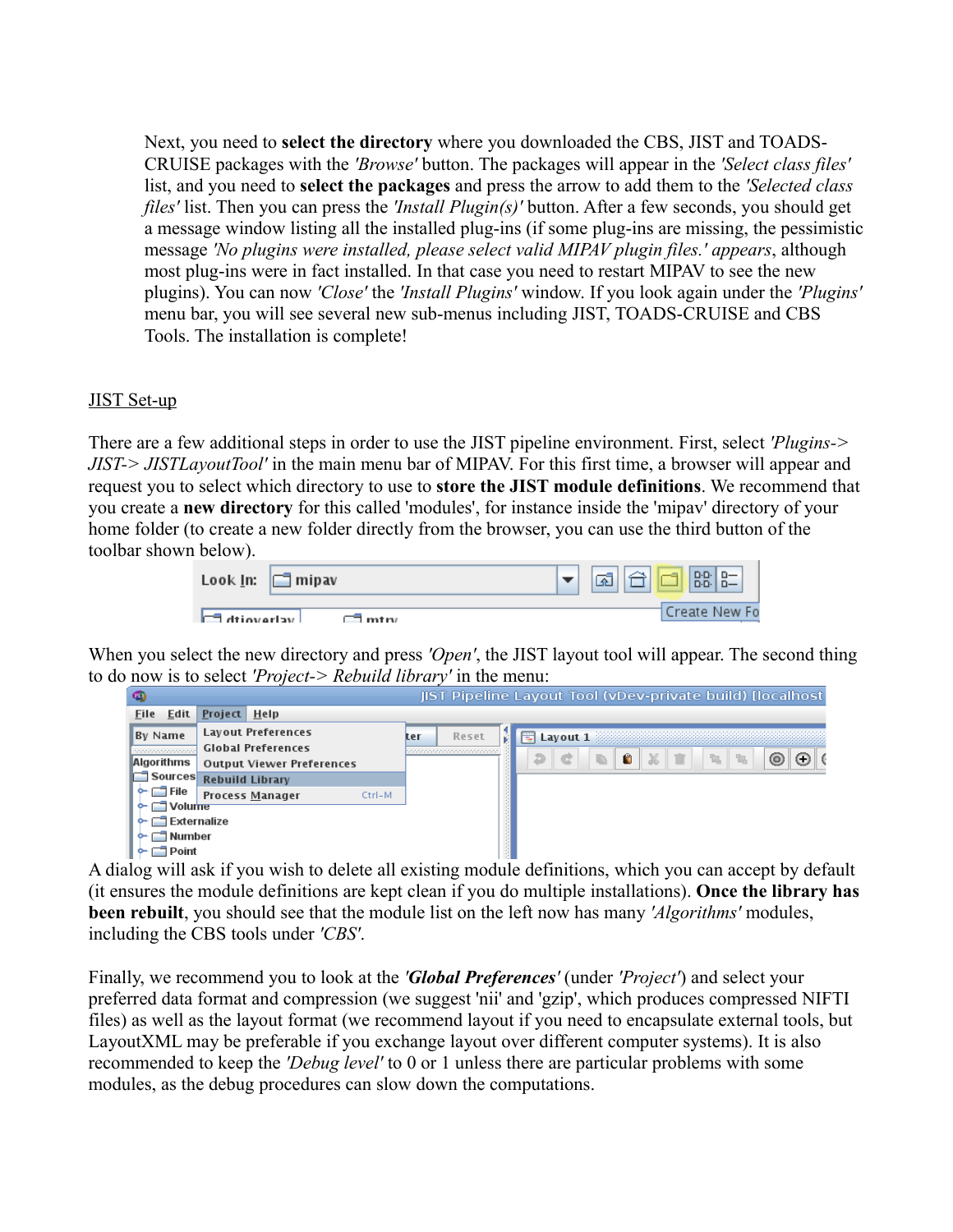## Running the CBS Tools in MIPAV

The main CBS tools are directly accessible from the *'Plugins-> CBS Tools'* menu. Other tools included in the list of JIST modules can also be accessed from the *'Plugins-> JIST-> JISTPluginSelector'* application. Running these tools directly in MIPAV is convenient **for testing purposes**, but the preferred way to use them is within the JIST pipeline environment. Note that it is also possible to **call modules within a script** with the JIST command-line interface (see detailed instructions on: [http://www.nitrc.org/plugins/mwiki/index.php/jist:CommandLineInterface\)](http://www.nitrc.org/plugins/mwiki/index.php/jist:CommandLineInterface).

# Running the CBS Tools in JIST

The JIST pipelining environment is a powerful system to perform complex image processing tasks on large data sets. To perform a series of computations, one simply line up the desired modules, connect their input and outputs and set their parameters. Each separate data set to process can be then be added to source modules, and the completed layout can then be saved and passed to the *'JIST Process Manager'* for actual processing.

In the following, we will describe the minimal steps needed to perform high resolution brain segmentation and cortical extraction from 7T MP2RAGE data with the included layout *'brainsegmentation-MP2RAGE-7T-400MNI-space.layout'*. Other included layouts can be used, and new layouts can easily be created for customized data processing, as described in the JIST documentation.

1. Opening the layout in the JIST layout manager: start the JIST layout manager from *'Plugins-> JIST-> JISTLayoutTool'*. Open the layout from *'File-> Open'* inside the JIST layout manager.



once the layout is loaded, you need to **add the data** you want to process to the source modules (in blue). When **multiple data sets** are loaded in the different source modules, they will be processed jointly line by line. A set of inputs can be reused multiple times by specifying a **parent/child relationship**: for each of the parent data set, the entire set of children data sets are to be processed (see the JIST documentation for more details and other ways of manipulating layouts).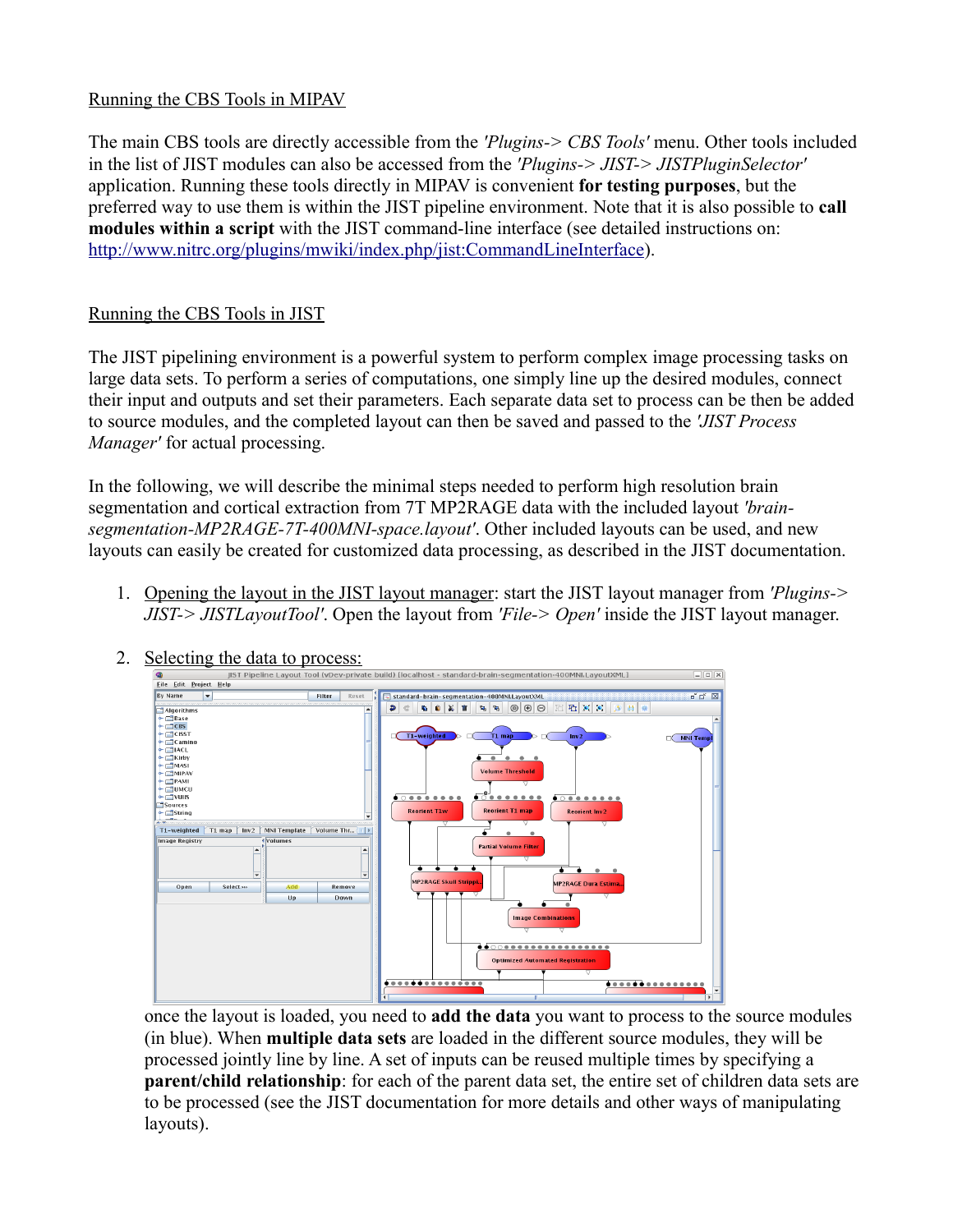For this layout, there are two **standard data sets** that need to be specified, apart from the user's data: the target template which defines the template space in which to perform the computations and the atlas file in the MGDMBrainSegmentation module. Both files can be found under *mipav/plugins/atlases/* in the user's home directory:

- the template is *'MNI-template/MNI152\_T1\_04mm\_brain.nii.gz'*, a copy of the MNI152 template resampled at 0.4mm isotropic,

- the atlas file is *'brain-segmentation-prior/brain-atlas.txt'*, a statistical atlas based on Brainweb and the IBSR v2.0 segmentation database.

3. Setting up the output of the layout: the last thing to set up is to choose the destination directory for the JIST output. Because **JIST generates output data for every step** of the way, it is usually recommended to create an empty directory for that output. Once the processing is done, one can simply copy the desired results out of the JIST processing tree and into a specific destination, either manually or with the **JIST destination** modules.

To set up the output, select *'Project-> Layout Preferences'* in the JIST layout manager

| O Preferences [standard-brain-segmentation-400MNI.Layot X] |        |   |   |               |
|------------------------------------------------------------|--------|---|---|---------------|
| Output Path file:/                                         |        |   |   | <b>Browse</b> |
| Max Heap Size                                              |        |   |   | 8,000         |
| зĘ<br>Max Wall Time                                        | н      | 야 | м | s             |
| <b>Simultaneous Processes</b>                              |        |   |   | 2             |
| Use Grid Engine If Available (Offline)                     |        |   |   |               |
| Email address for Grid Engine reporting:                   |        |   |   |               |
| Use Hypervisor If Available                                |        |   |   |               |
| <b>Hypervisor IP:</b>                                      | Inone  |   |   |               |
| <b>Hypervisor Threshold:</b>                               | 1.0    |   |   |               |
| OК                                                         | Cancel |   |   |               |

and specify the output path. It is also recommended to set there the **maximum amount of memory** to be used by a single module (*'Max Heap Size'*, in MB) and the **maximum number of processes** to run in parallel (*'Simultaneous Processes'*). These numbers depend on the computer's hardware. For our high-resolution processing algorithms, large amounts of memory are required at times, and we recommend a max heap size of **15-24GB**. Having multiple processes reduces computation times, but it can slow down or crash some processes if the total amount of memory used goes beyond the computer's memory size.

4. Starting the pipeline: finally, the layout can be saved and is ready to run. You can open the JIST process manager (from *'Project-> Process Manager'* in the JIST layout manager or from *'Plugins-> JIST-> JIST Process Manager'* in MIPAV) and load the layout (it is loaded automatically if you call the process manager from the layout manager).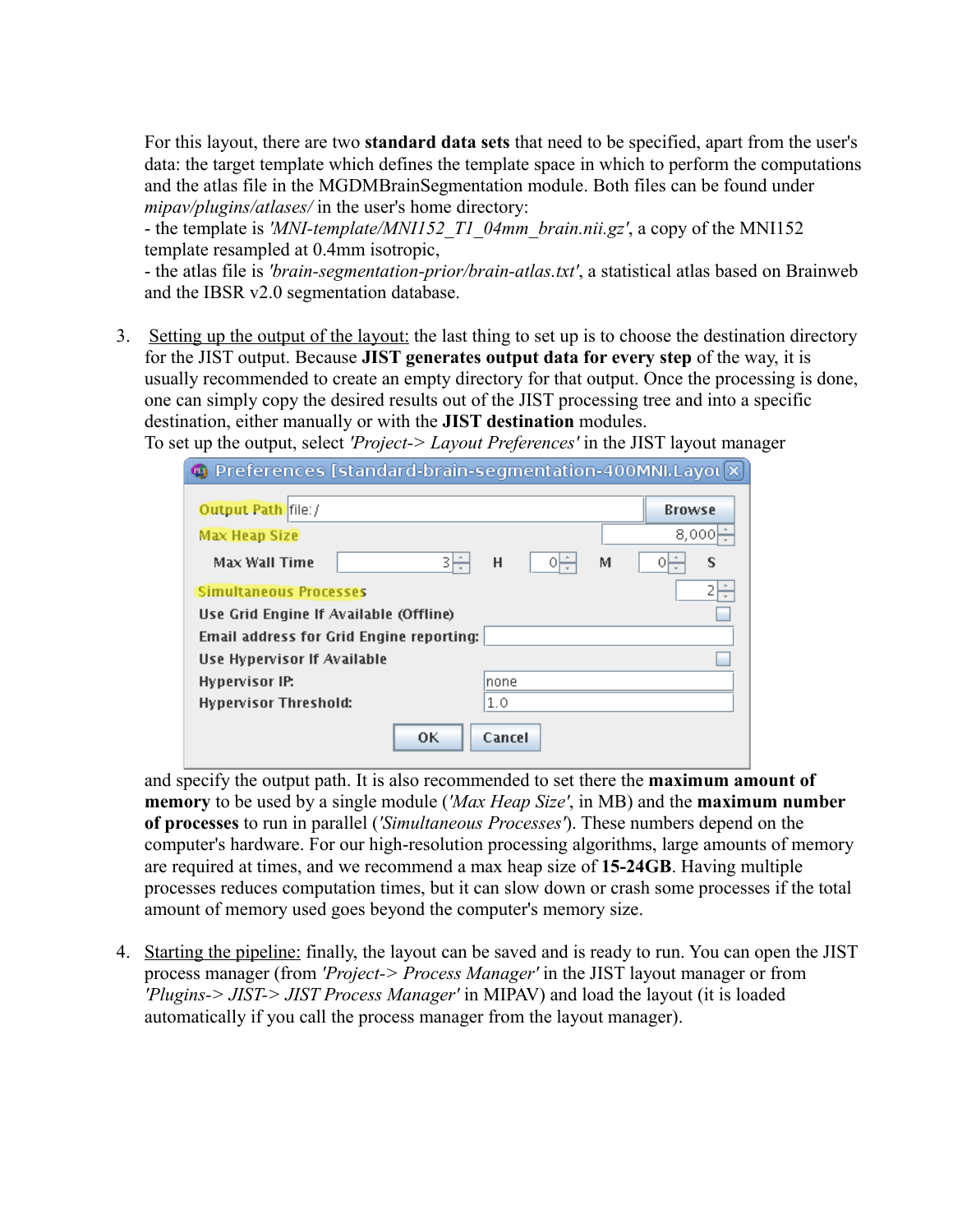| $\bullet$              |                            | [IST Process Manager (vDev-private build) [localhost - standard-brain-segmentation-400MNI.LayoutXML] |                |                          |                          |                          |                          |                                  |                  |          | $\Box$ $\Box$ $\Box$ $\Box$ |
|------------------------|----------------------------|------------------------------------------------------------------------------------------------------|----------------|--------------------------|--------------------------|--------------------------|--------------------------|----------------------------------|------------------|----------|-----------------------------|
| File<br>Scheduler Help |                            |                                                                                                      |                |                          |                          |                          |                          |                                  |                  |          |                             |
|                        | G                          |                                                                                                      |                |                          |                          |                          |                          |                                  |                  |          |                             |
| Experiment             | Module                     | Algorithm                                                                                            | Priority       |                          | Time (Actual / C         |                          |                          | Memory (Used /  Hypervisor Estim | Status           | Progress |                             |
| $0000 - A$             | Volume Threshold Threshold |                                                                                                      |                | $\overline{\phantom{a}}$ | - 1                      | - 1 -                    |                          | NA / NA                          | <b>READY</b>     |          |                             |
| $0000 - B$             | Reorient T1w               | MipavReorient                                                                                        | $\overline{2}$ | $\sim$                   | $I =$                    | $\overline{\phantom{a}}$ | $\overline{\phantom{a}}$ | NA / NA                          | <b>READY</b>     |          |                             |
| $0000 - C$             | Reorient Inv2              | MipavReorient                                                                                        | 3              | $\overline{\phantom{a}}$ | $\overline{\phantom{a}}$ | $\overline{\phantom{0}}$ | $\overline{a}$           | NA / NA                          | <b>READY</b>     |          |                             |
| $0000 - AA$            | Reorient T1 map            | MipavReorient                                                                                        | 4              | $\overline{\phantom{a}}$ | $I =$                    | $\overline{\phantom{0}}$ | $\sim$                   | NA / NA                          | NOT READY        |          |                             |
| 0000-AAA               |                            | Partial Volume Filt JistBrainPartia                                                                  | 5              | $\overline{\phantom{a}}$ | $\overline{\phantom{a}}$ | ۰.                       | ٠                        | NA / NA                          | <b>NOT READY</b> |          |                             |
| $0000 - CA$            |                            | MP2RAGE Skull Str JistBrainMp2rag                                                                    | 61             | $\sim$                   | $\sim$                   | $\overline{\phantom{0}}$ | $\overline{\phantom{0}}$ | NA / NA                          | NOT READY        |          |                             |
| $0000 - CB$            |                            | MP2RAGE Dura Es JistBrainMp2rad                                                                      | 25             | $\overline{\phantom{a}}$ | $\sim$                   | $\overline{\phantom{a}}$ | $\overline{\phantom{a}}$ | NA / NA                          | NOT READY        |          |                             |
| 0000-CAA               | Optimized Automa FLIRT     |                                                                                                      |                | $\sim$                   | $\sim$                   | -                        | $\overline{\phantom{a}}$ | NA / NA                          | <b>NOT READY</b> |          |                             |
| $0000 - CAB$           |                            | Image Combinatio JistToolsImageC                                                                     |                | $9 -$                    | $\overline{\phantom{a}}$ | $\overline{\phantom{0}}$ | $\overline{a}$           | NA / NA                          | NOT READY        |          |                             |
| 0000-CAC               |                            | Transform T1 maj TransformVolume                                                                     |                | $12 -$                   | $\sim$                   | $\overline{\phantom{0}}$ | ٠                        | NA / NA                          | <b>NOT READY</b> |          |                             |
| 0000-CABA              |                            | Transform PV / Di TransformVolume                                                                    |                | $10 -$                   | ٠                        | ۰.                       | ٠                        | NA / NA                          | <b>NOT READY</b> |          |                             |
|                        |                            |                                                                                                      |                |                          |                          |                          |                          |                                  |                  |          |                             |
|                        |                            |                                                                                                      |                |                          |                          |                          |                          |                                  |                  |          |                             |

Scheduler Stopped: Succeeded (0) Failed (0) Running (0) Queued (0) Total (25) Elapsed Time (Actual: - / CPU: -)

The process manager will list all the experiments, i.e. the steps performed by each module for each data set. For each of them, it displays the expected inputs and outputs (bottom window) and the processing status. **To start a single process**, select it and press the *'run'* button (multiple selections with the usual key combinations are possible). **To start the entire pipeline**, select instead *'Scheduler-> Start Scheduler'*. Note that the JIST layout manager is not required to run the pipeline, once the layout has been saved. If the layout is modified, the process manager may be halted and needs to be reloaded. Results that have been obtained with an earlier version of the layout are labeled as *'out of sync'* and must be recomputed (with the *'restart'* button) or overridden (left-click of the mouse on the selected experiment).

#### Additional layouts

The other layouts included with the CBS Tools follow the same principles as above. It is important to keep in mind the memory requirements of the main computational modules, which will also vary depending on the processing resolution. A computer with about **8GB of memory** should be able to handle data processed at up to *0.8 mm* resolution, while a *0.4 mm* resolution may require **24GB** or more. Computation times are also variable, between a few minutes and a few hours (the average computation time for the *'MGDM Brain Segmentation'* module varies from under 1h to about 6h for *0.8 mm* and *0.4 mm* resolutions, respectively).

For those layouts that use the *SPECTRE2010* algorithm for skull-stripping (a better option at 1.5T and 3T, because of the differences in signal outside of the brain region), you can find the SPECTRE atlas under *mipav/plugins/Atlas/spectre/oasis-3-v2.txt* in the user's home directory. A list of the **included atlases and other important files** is given below.

A new group of layouts for **version 2.0** of the CBS Tools include our newest **cortical analysis** methods that allow to sample and analyze data along realistic cortical profiles at ultra-high resolution. Measurements of **cortical thickness, surface geometry, and intensity profile statistics** are now possible based on the cortical surfaces generated with our segmentation method. We also included a layout to process data based on surfaces obtained with the popular FreeSurfer algorithm as well as a basic wrapper to run FreeSurfer inside a JIST pipeline (with some necessary editing to link to your local installation settings, see below for details).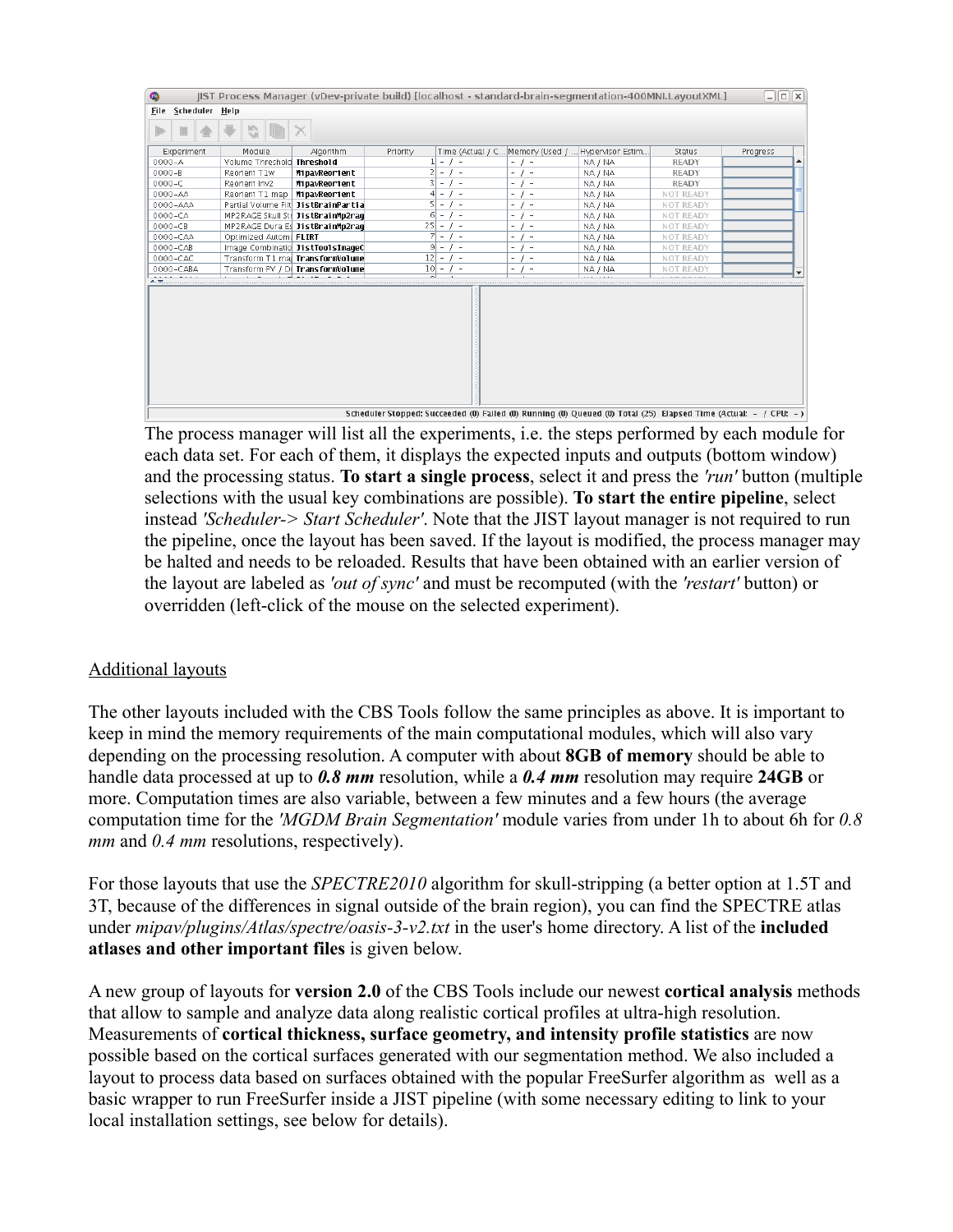## Additional tools

MIPAV, JIST and CRUISE already come with a large number of tools for medical image processing and brain MRI analysis such as registration and normalization tools, advanced algorithms for skull stripping, inhomogeneity correction, tissue classification, cortical extraction and mapping, DWI data processing, etc. See the publications in the references section for examples and details. However, it is also possible to **encapsulate external tools** into a JIST module using a simple wrapper, as long as the external tools can be called via a bash script (this has been primarily tested on Linux operating systems). See details on how to create your own external wrappers here: [http://www.nitrc.org/plugins/mwiki/index.php/jist:ExecutableWrapper.](http://www.nitrc.org/plugins/mwiki/index.php/jist:ExecutableWrapper)

#### Troubleshooting

Many problems can occur when applying a complex processing pipeline to a new set of data; and MIPAV, JIST and the CBS Tools are no exceptions. Upon encountering an unsolvable problem, please send the following information along with the bug report:

- version of MIPAV, version of JIST, version of the CBS Tools,
- amount of memory given to the software,
- dimensions and resolutions of the data.

A copy of the actual **layout** and the **output and error messages** generated by JIST (in *'View debugging information'*) and/or the terminal running MIPAV are usually very helpful as well. Note also that the CBS development team may not be able to solve problems related to MIPAV or JIST, but not specific to the CBS Tools.

#### Location of atlases and other important files

Several CBS Tools and CRUISE modules use external data sets as atlases or templates for normalization or segmentation. They are included in the following folders inside *[my home directory]/ mipav/plugins/*:

- *atlases/brain-segmentation-prior*: the probabilistic atlas used by the *MGDM Whole Brain Segmentation, Extract Brain Region* and modules,
- *atlases/MNI-templates*: the standard MNI152 T1-weighted template as well as ROIs for the left and right cerebral hemisphere from the Harvard-Oxford atlas, all resampled at high resolution,
- *atlases/freesurfer-adapters*: a plug-in wrapper to run FreeSurfer inside a JIST pipeline as well as label euqivalence files to convert its output.
- *Atlas/spectre*: the brain atlas used by the SPECTRE2010 module to perform skull stripping.

Other atlases and templates that may be needed by other modules are included in these two directories.